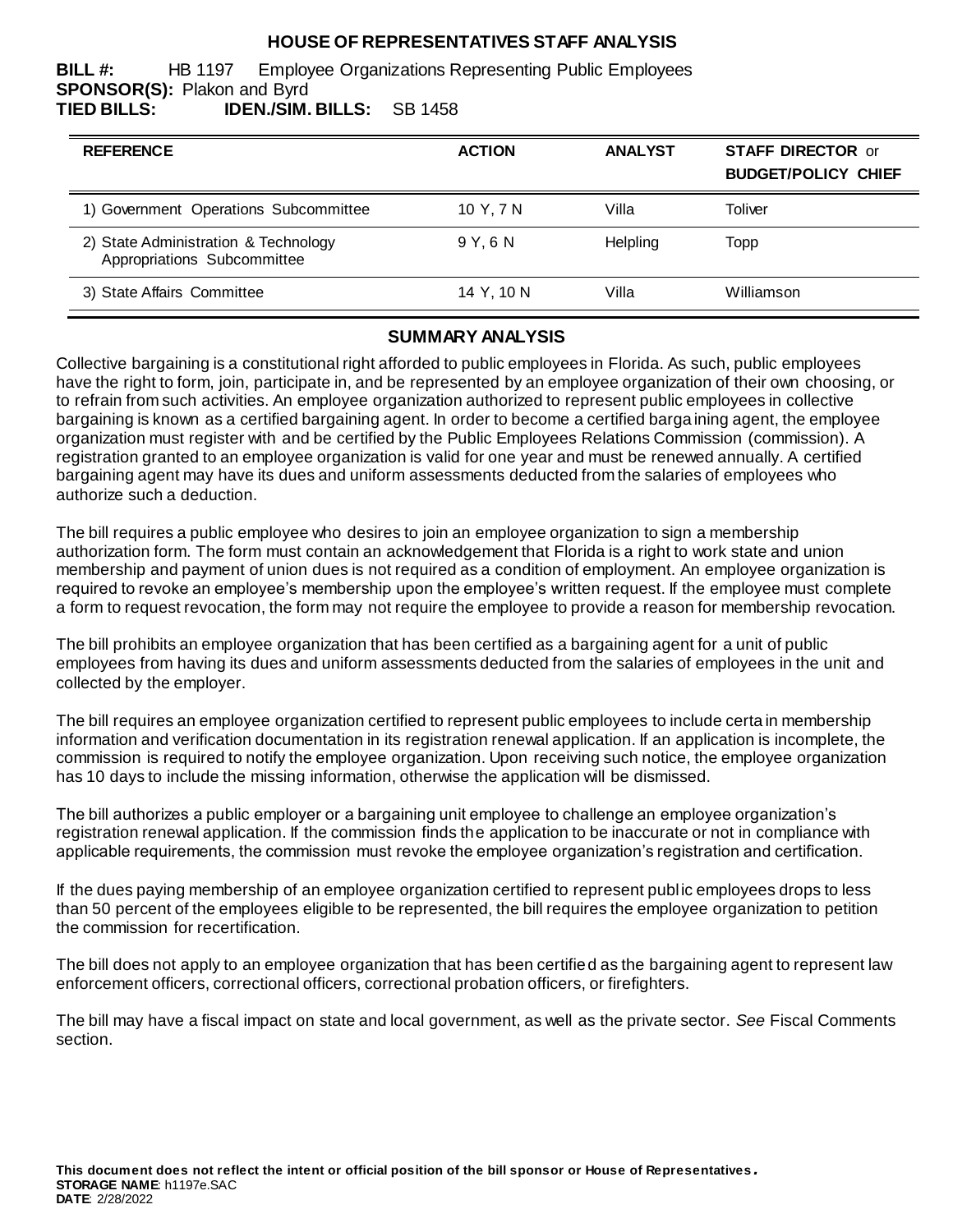### **FULL ANALYSIS**

# **I. SUBSTANTIVE ANALYSIS**

### A. EFFECT OF PROPOSED CHANGES:

### **Background**

#### Right-to-Work

The State Constitution provides that Florida is a right to work state; therefore, the right of an individual to work cannot be denied or abridged based on membership or non-membership in any employee organization.<sup>1</sup> As such, public employees<sup>2</sup> have the right to form, join, participate in, and be represented by an employee organization of their own choosing, or to refrain from forming, joining, participating in, or being represented by an employee organization.<sup>3</sup>

### Collective Bargaining

Collective bargaining is a constitutional right afforded to public employees in Florida.<sup>4</sup> To implement this constitutional provision, the Legislature enacted ch. 447, F.S., which provides that the purpose of collective bargaining is to promote cooperative relationships between the government and its employees and to protect the public by assuring the orderly and uninterrupted operations and functions of government.<sup>5</sup> Through collective bargaining, public employees collectively negotiate with their public employer<sup>6</sup> in the determination of the terms and conditions of their employment.<sup>7</sup> The Public Employees Relations Commission (commission) is responsible for assisting in resolving disputes between public employees and public employers.<sup>8</sup>

An "employee organization" is any "labor organization, union, association, fraternal order, occupational or professional society, or group, however organized or constituted, which represents, or seeks to represent, any public employee or group of public employees concerning any matters relating to their employment relationship with a public employer."<sup>9</sup> An employee organization that is authorized to

 $\overline{a}$ 

- (a) Persons appointed by the Governor or elected by the people, agency heads, and members of boards and commissions.
- (b) Persons holding positions by appointment or employment in the organized militia.
- (c) Individuals acting as negotiating representatives for employer authorities.
- (d) Persons who are designated by the commission as managerial or confidential employees pursuant to criteria contained herein.
- (e) Persons holding positions of employment with the Florida Legislature.
- (f) Persons who have been convicted of a crime and are inmates confined to institutions within the state.
- (g) Persons appointed to inspection positions in federal/state fruit and vegetable inspection service whose conditions of appointment are affected by the following:
	- 1. Federal license requirement.
	- 2. Federal autonomy regarding investigation and disciplining of appointees.
	- 3. Frequent transfers due to harvesting conditions.
- (h) Persons employed by the Public Employees Relations Commission.
- (i) Persons enrolled as undergraduate students in a state university who perform part-time work for the university.

<sup>3</sup> Section 447.301(1) and (2), F.S.

<sup>4</sup> Article I, s. 6, FLA. CONST.

<sup>5</sup> Section 447.201, F.S.

<sup>7</sup> Section 447.301(2), F.S.

<sup>8</sup> Section 447.201(3), F.S.

<sup>9</sup> Section 447.203(11), F.S.

**STORAGE NAME**: h1197e.SAC **PAGE: 2**

**DATE**: 2/28/2022

<sup>&</sup>lt;sup>1</sup> Article I, s. 6, FLA. CONST.

<sup>2</sup> Section 447.203(3), F.S., defines the term "public employee" to mean any person employed by a public employer except:

 $6$  Section 447.203(2), F.S., defines the term "public employer" to mean the state or any county, municipality, or special district or any subdivision or agency thereof that the commission determines has sufficient legal distinctiveness p roperly to carry out the functions of a public employer.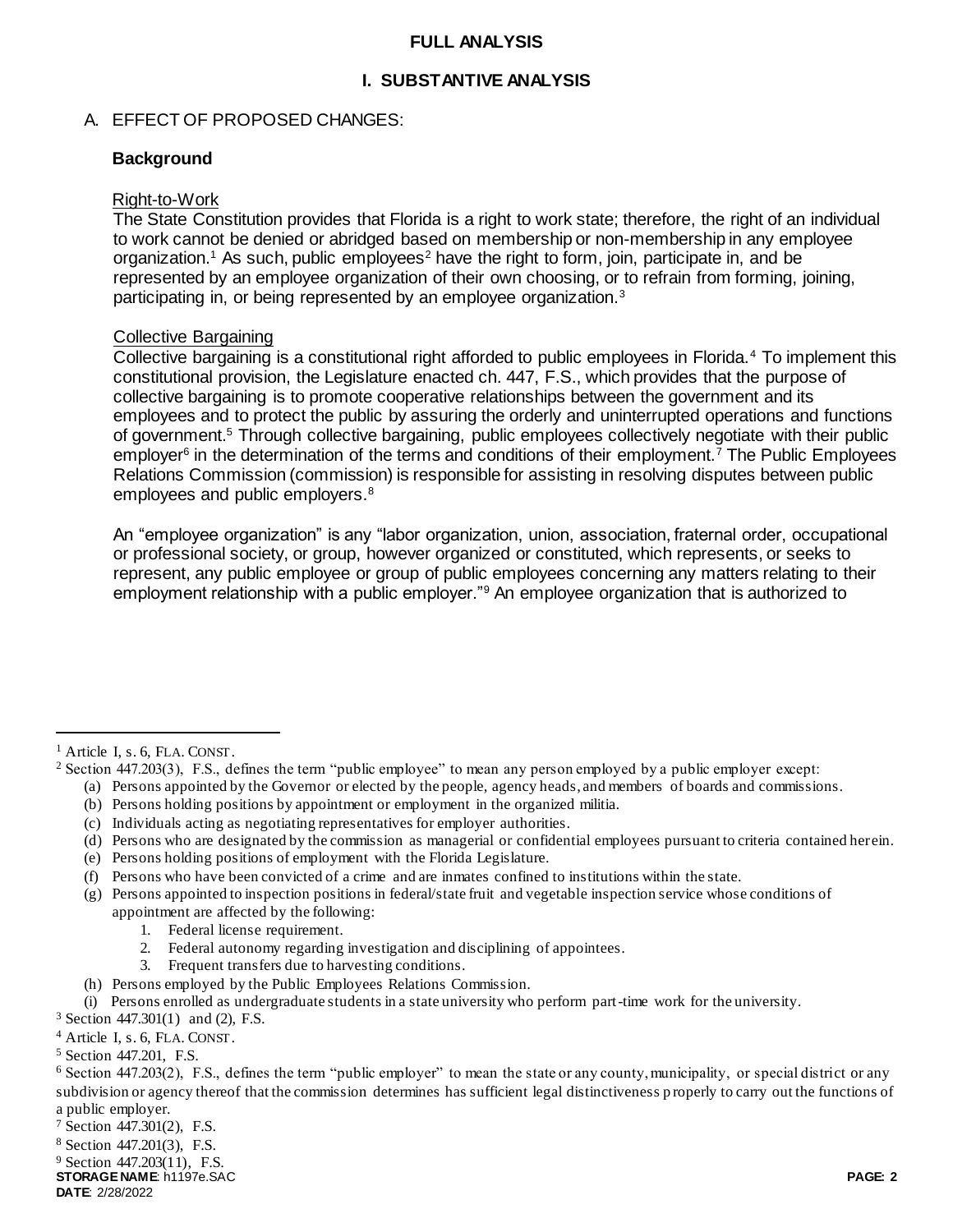represent public employees in collective bargaining is known as a certified bargaining agent.<sup>10</sup> A certified bargaining agent is the exclusive representative of all employees in that bargaining unit.<sup>11,12</sup>

# *Registration of an Employee Organization*

An employee organization seeking to become a certified bargaining agent for a unit of public employees must register with and be certified by the commission. To register, the employee organization must submit an application, under oath, to the commission that includes the following information:

- The name and address of the organization and of any parent organization or organization with which it is affiliated.
- The names and addresses of the principal officers and all representatives of the organization.
- The amount of the initiation fee and of the monthly dues that members must pay.
- The current annual financial statement of the organization.
- The name of its business agent, if any; if different from the business agent, the name of its local agent for service of process; and the addresses where such person or persons can be reached.
- A pledge, in a form prescribed by the commission, that the employee organization will conform to the laws of the state and that it will accept members without regard to age, race, sex, religion, or national origin.
- A copy of the current constitution and bylaws of the employee organization.
- A copy of the current constitution and bylaws of the state and national groups with which the employee organization is affiliated or associated.<sup>13</sup>

A registration granted to an employee organization is valid for one year and must be renewed annually.<sup>14</sup> The renewal application must reflect any changes to the information provided to the commission in the preceding application and must include a current annual financial report, signed by its president and treasurer (or corresponding principal officers), that contains the following information:

- Assets and liabilities at the beginning and end of the fiscal year.
- Receipts of any kind and the sources thereof.
- Salary, allowances, and other direct or indirect disbursements, including reimbursed expenses, to each officer and each employee who, during such fiscal year, received more than \$10,000 in the aggregate from the employee organization and any other affiliated employee organization.
- Direct and indirect loans made to any officer, employee, or member that aggregated more than \$250 during the fiscal year, together with a statement of the purpose, security, if any, and arrangements for repayment.
- Direct and indirect loans to any business enterprise, together with a statement of the purpose, security, if any, and arrangements for repayment.<sup>15</sup>

# *Certification of an Employee Organization*

After registering with the commission, an employee organization may begin the certification process. In order to be certified, an employee organization selected by a majority of the employees in a unit as their representative must first request recognition by the public employer.<sup>16</sup> If satisfied as to the majority status of the employee organization and the appropriateness of the proposed unit, the employer will recognize the employee organization as the collective bargaining representative for that unit.<sup>17</sup> Following recognition by the employer, the employee organization must immediately petition the

<sup>13</sup> Section 447.305(1), F.S.

 $\overline{a}$ 

**STORAGE NAME**: h1197e.SAC **PAGE: 3 DATE**: 2/28/2022 <sup>17</sup> *Id.*

 $10$  Section 447.203(12), F.S., defines the term "bargaining agent" to mean the employee organization which has been certified by the commission as representing the employees in the bargaining unit, as provided in s. 447.307, F.S., or its representative.

<sup>11</sup> Section 447.307(1), F.S.

 $12$  Section 447.203(8), F.S., defines the term "bargaining unit" to mean either that unit determined by the commission, that unit determined through local regulations, or that unit determined by the public employer and the public employee organization and approved by the commission to be appropriate for the purposes of collective bargaining. However, no bargaining unit may be defined as appropriate, which includes employees of two employers that are not departments or divisions of the state, a county, a mun icipality, or other political entity.

<sup>14</sup> Section 447.305(2), F.S.

<sup>15</sup> *Id.* 

<sup>16</sup> Section 447.307(1)(a), F.S.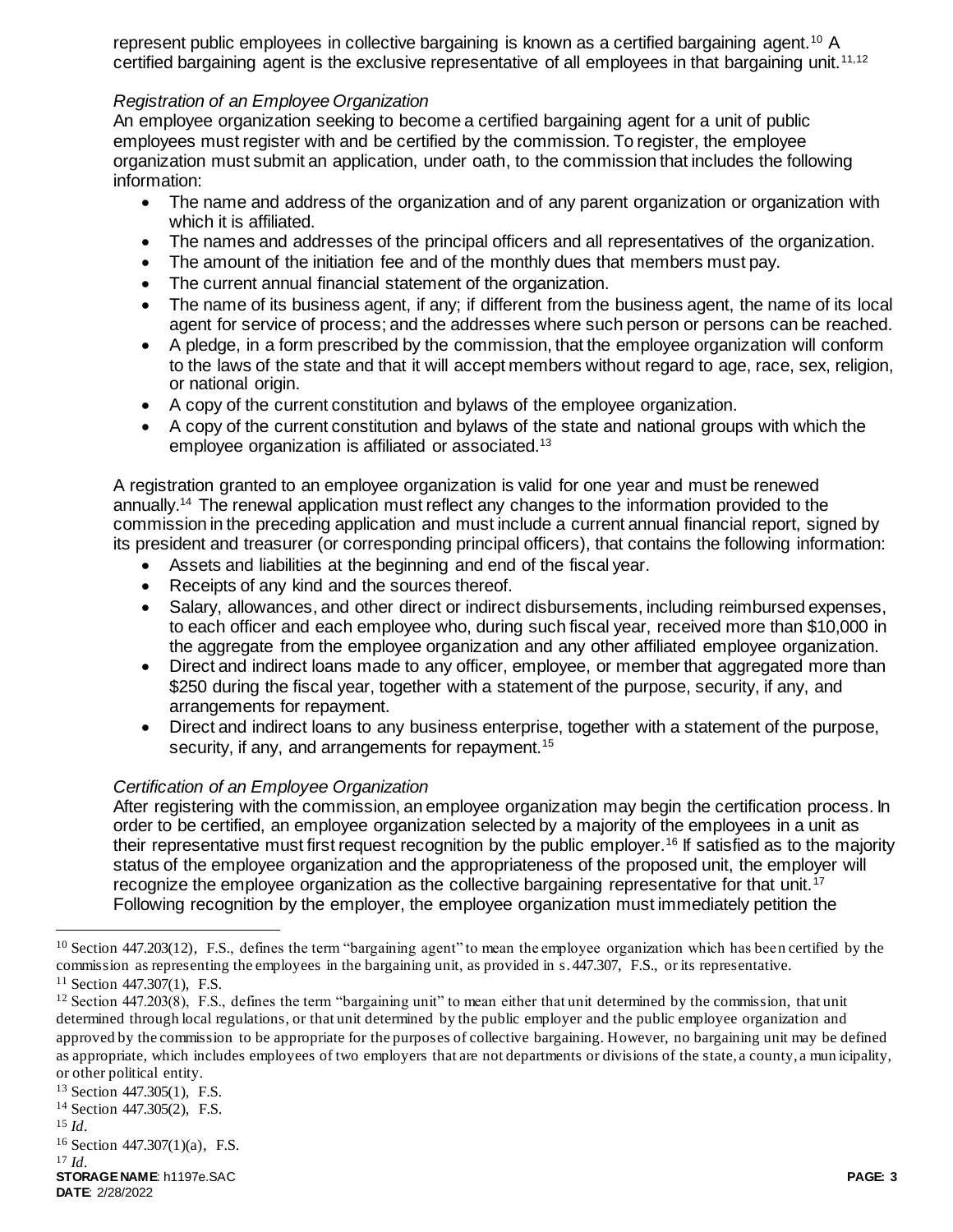commission for certification.<sup>18</sup> If the unit proposed by the employee organization is deemed appropriate, the commission will immediately certify the employee organization as the exclusive representative of all employees in the unit.<sup>19</sup>

However, if the employer refuses to recognize the employee organization, the employee organization must file a petition with the commission that is accompanied by dated statements signed by at least 30 percent of the employees in the proposed unit, indicating that such employees desire to be represented by the employee organization.<sup>20</sup> If the commission determines the petition to be sufficient, it must order an election by secret ballot to determine whether the employee organization will be certified.<sup>21</sup> The petitioning employee organization is placed on the ballot along with any other registered employee organization that submits dated statements signed by at least 10 percent of the employees in the proposed unit, indicating their desire to be represented by that employee organization.<sup>22</sup> When an employee organization is selected by a majority of the employees voting in an election, the commission must certify the employee organization as the exclusive collective bargaining representative of all employees in the unit. $23$ 

An employee or group of employees who no longer desires to be represented by the certified bargaining agent may file with the commission a petition to revoke certification. The petition must be accompanied by dated statements signed by at least 30 percent of the employees in the unit, indicating that such employees no longer desire to be represented by the certified bargaining agent. If the commission finds the petition to be sufficient, it must immediately order an election by secret ballot. If a majority of voting employees vote against the continuation of representation by the certified bargaining agent, the organization's certification is revoked.<sup>24</sup>

### *K-12 Instructional Personnel*

An employee organization that has been certified as the collective bargaining agent for a unit of K-12 instructional personnel<sup>25</sup> must include certain statistics in its application for renewal of registration, including the number of employees who are represented by the employee organization and the number of members who pay dues and the number of members who do not pay dues.<sup>26</sup> If the employee organization's dues-paying membership for a unit of K-12 instructional personnel is less than 50 percent of the employees eligible for representation in the unit, the organization must petition the commission for recertification as the exclusive representative of all employees in the unit within a certain time. If the certified employee organization does not comply with the recertification requirements

 $\overline{a}$ 

- <sup>22</sup> Section 447.307(2), F.S.
- <sup>23</sup> Section 447.307(3)(b), F.S.
- <sup>24</sup> Section 447.308, F.S.

- Classroom teachers: Classroom teachers are staff members assigned the professional activity of instructing students in courses in classroom situations, including basic instruction, exceptional student education, career education, and adult education, including substitute teachers.
- Student personnel services: Student personnel services include staff members responsible for advising stude nts with regard to their abilities and aptitudes, educational and occupational opportunities, and personal and social adjustments; providing placement services; performing educational evaluations; and similar functions.
- Librarians and media specialists: Librarians and media specialists are staff members responsible for providing school library media services.
- Other instructional staff: Other instructional staff are staff members who are part of the instructional staff but are not classified in one of the categories specified above.
- Education paraprofessionals: Education paraprofessionals are individuals who are under the direct supervision of an instructional staff member, aiding the instructional process.

<sup>18</sup> *Id.* 

<sup>19</sup> *Id.* 

<sup>20</sup> Section 447.307(2), F.S.

<sup>&</sup>lt;sup>21</sup> Section 447.307(3)(a), F.S.

<sup>&</sup>lt;sup>25</sup> Section 1012.01(2), F.S., defines the term "instructional personnel" to mean any K-12 staff member whose function includes the provision of direct instructional services to students and includes K-12 personnel whose functions provide direct support in the learning process of students. Included in the classification of instructional personnel are the following K-12 personnel: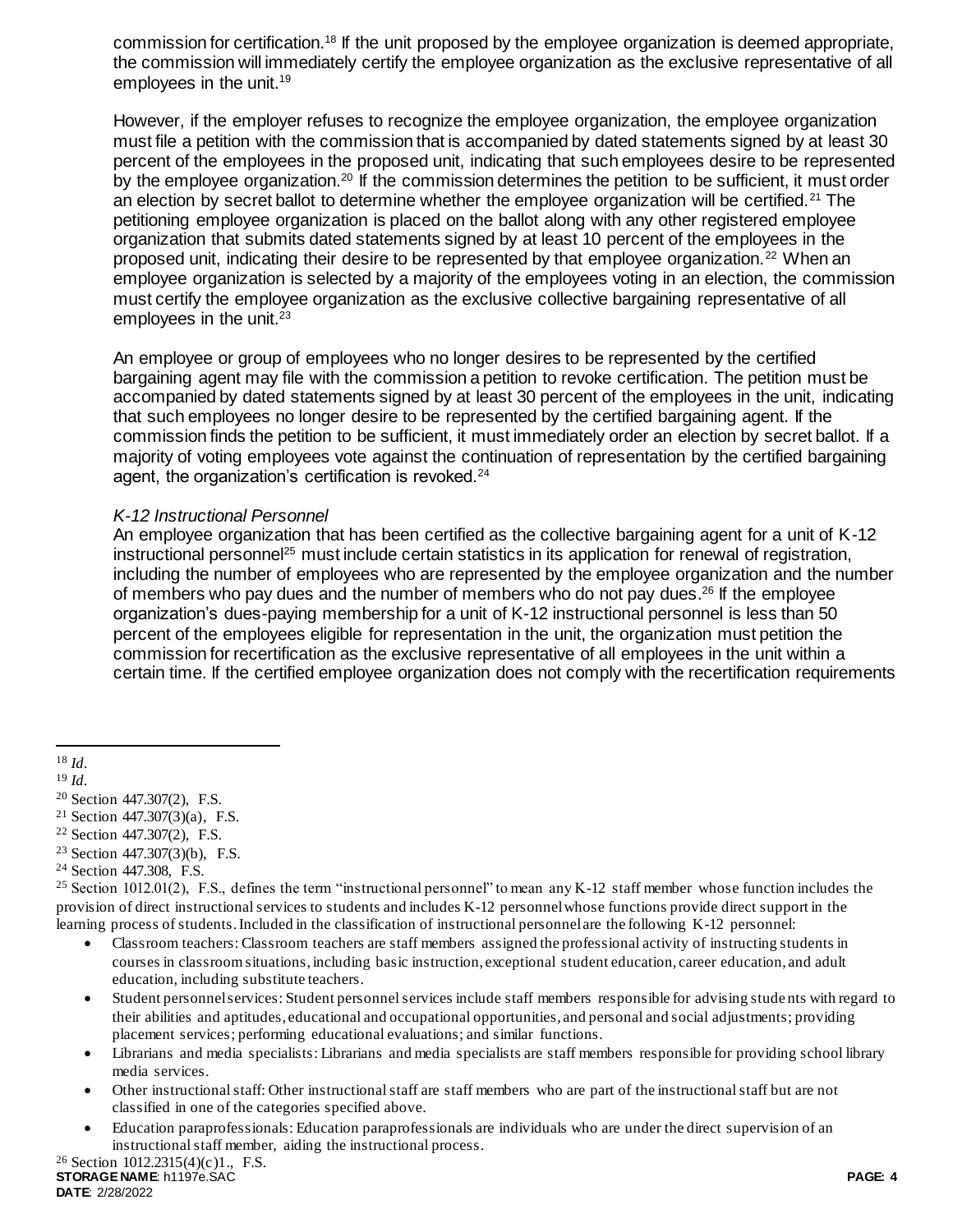or if it does not include the required information in its application for registration renewal, the organization's certification for the unit is revoked.<sup>27</sup>

### Employee Dues

A certified bargaining agent may have its dues and uniform assessments deducted and collected by the public employer from the salaries of those employees who authorize the deductions.<sup>28</sup> Such authorization is revocable by the employee upon 30 days' written notice to the employer and employee organization.<sup>29</sup> The deductions commence upon the bargaining agent's written request to the employer.<sup>30</sup> The right to deductions remains in force for as long as the employee organization remains the certified bargaining agent for that group of employees.<sup>31</sup>

According to the Department of Management Services, 71,605 state employees (excluding state university system employees) were represented by unions during Fiscal Year 2019-2020. Of these employees, 9,339 paid union dues and assessments.<sup>32</sup> Local government union membership levels are unknown.

### **Effect of the Bill**

### Membership Authorization

The bill requires a public employee who wants to join an employee organization to sign a membership authorization form that contains the following acknowledgement:

I acknowledge and understand that Florida is a right-to-work state and that union membership is not required as a condition of employment. I understand that union membership and payment of union dues and assessments is voluntary and that I may not be discriminated against in any manner if I refuse to join or financially support a union.

The bill requires an employee organization to revoke a public employee's membership upon receipt of the employee's written request. If the public employee must complete a form to request revocation, the form may not require the public employee to provide a reason for membership revocation.

l

**STORAGE NAME**: h1197e.SAC **PAGE: 5** https://www.dms.myflorida.com/content/download/155111/1030012/FY2019-20AnnualWorkforceReport-FINAL.pdf (last visited January 14, 2022).

**DATE**: 2/28/2022

<sup>27</sup> Section 1012.2315(4)(c)2., F.S.

<sup>28</sup> Section 447.303, F.S.

<sup>29</sup> *Id.* 

<sup>30</sup> *Id.* 

<sup>31</sup> *Id.* 

<sup>32</sup> State Personnel System, Annual Workforce Report for Fiscal Year 2019-2020, page 23,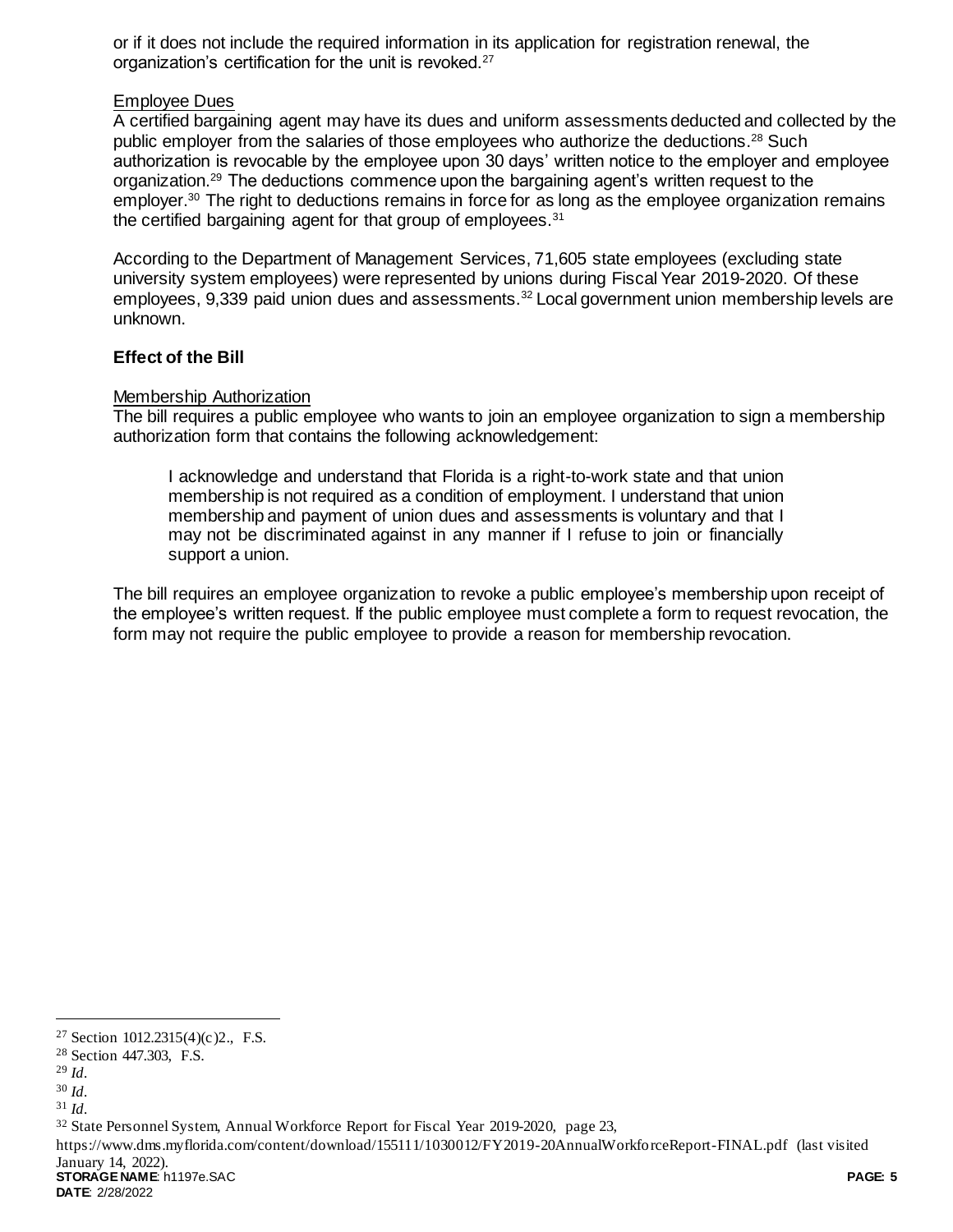The bill provides that these provisions do not apply to members of an employee organization that has been certified as a bargaining agent to represent law enforcement officers,<sup>33</sup> correctional officers,<sup>34</sup> correctional probation officers,<sup>35</sup> or firefighters.<sup>36</sup>

# Employee Dues

The bill prohibits an employee organization that has been certified as a bargaining agent for a unit of public employees from having its dues and uniform assessments deducted from the salaries of employees in the unit and collected by the employer. However, public employees may pay their dues and uniform assessments directly to the employee organization that has been certified as their bargaining agent.

The prohibition on the deduction and collection of dues and uniform assessments by a public employer does not apply to an employee organization that has been certified as a bargaining agent to represent law enforcement officers, correctional officers, correctional probation officers, or firefighters.

# Registration Renewal of an Employee Organization

The bill requires an employee organization that has been certified as the bargaining agent for a unit of public employees to include the following information and documentation in its registration renewal application:

- The number of employees in the bargaining unit who are eligible for representation by the employee organization as of December 31 of that renewal period.
- The number of employees who are represented by the employee organization as of December 31 of that renewal period, specifying the number of members who pay dues and the number of members who do not pay dues.
- Documentation provided by the public employer verifying such information.
- Documentation provided by the public employer verifying it was provided a copy of the employee organization's registration renewal application.

An application for registration renewal that does not include all of the required information and documentation is considered incomplete and is not eligible for consideration. The bill requires the commission to notify an employee organization if its application is incomplete. If the commission does not receive the missing information or documentation within 10 days after the employee organization receives the commission's notice, the commission must dismiss the incomplete application.

Additionally, if the employee organization's dues-paying membership is less than 50 percent of the employees eligible for representation in the bargaining unit, the employee organization must petition the commission for recertification as the exclusive representative of all employees in the unit within one month after the date on which the employee organization applies for registration renewal. If the certified employee organization does not comply with the recertification requirements, the organization's certification for the unit is revoked.

Certificate of Compliance issued by the Division of State Fire Marshal within the Department of Financial Services. Section 633.102(9), F.S.

 $\overline{a}$ 

<sup>&</sup>lt;sup>33</sup> "Law enforcement officer" is defined to mean any person who is elected, appointed, or employed full time by any municipality or the state or any political subdivision thereof; who is vested with authority to bear arms and make arrests; and whose primary responsibility is the prevention and detection of crime or the enforcement of the penal, criminal, traffic, or highway laws o f the state. This definition includes all certified supervisory and command personnel whose duties include, in whole or in part, the supervision, training, guidance, and management responsibilities of full-time law enforcement officers, part-time law enforcement officers, or auxiliary law enforcement officers but does not include support personnel employed by the employing agency. Section 943.10(1), F.S. <sup>34</sup> "Correctional officer" is defined to mean any person who is appointed or employed full time by the state or any political sub division thereof, or by any private entity which has contracted with the state or county, and whose primary responsibility is the supervision, protection, care, custody, and control, or investigation, of inmates within a correctional institution; however, the term "co rrectional officer" does not include any secretarial, clerical, or professionally trained personnel. Section 943.10(2), F.S.

<sup>&</sup>lt;sup>35</sup> "Correctional probation officer" is defined to mean a person who is employed full time by the state whose primary responsibility is the supervised custody, surveillance, and control of assigned inmates, probationers, parolees, or community controlees within institutions of the Department of Corrections or within the community. The term includes supervisory personnel whose duties include, in whole or in part, the supervision, training, and guidance of correctional probation officers, but excludes management and administrative personnel above, but not including, the probation and parole regional administrator level. Section 943.10(3), F.S. <sup>36</sup> "Firefighter" is defined to mean an individual who holds a current and valid Firefighter Certificate of Compliance or Special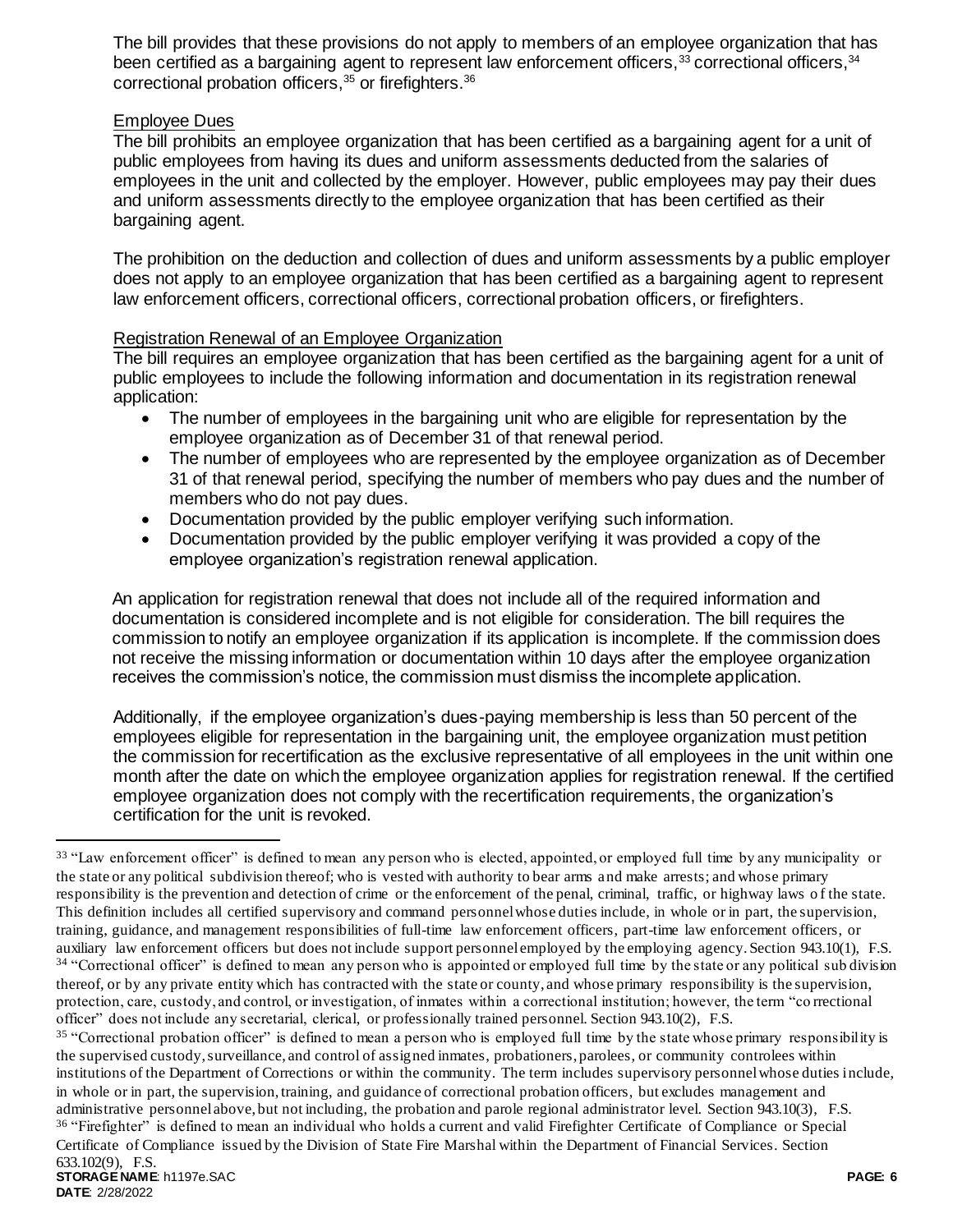The bill authorizes a public employer or bargaining unit employee to challenge an employee organization's registration renewal application if the employer or employee believes that the application is inaccurate. The commission or one of its designated agents must then review the application to determine its accuracy and compliance with registration renewal requirements. If the commission finds that the application is inaccurate or does not comply with such requirements, the commission must revoke the employee organization's registration and certification.

The bill provides that these provisions do not apply to an employee organization that has been certified as the bargaining agent representing law enforcement officers, correctional officers, correctional probation officers, or firefighters.

B. SECTION DIRECTORY:

Section 1 amends s. 447.301, F.S., relating to public employees' rights to join or refrain from joining an employee organization.

Section 2 amends s. 447.303, F.S., relating to dues and uniform assessments.

Section 3 amends s. 447.305, F.S., relating to registration of employee organizations.

Section 4 amends s. 1012.2315, F.S., conforming provisions to changes made by the act.

Section 5 reenacts s. 110.114, F.S., relating to employee wage deductions.

Section 6 reenacts s. 447.507, F.S. relating to violations of the strike prohibition.

Section 7 provides an effective date of July 1, 2022.

# **II. FISCAL ANALYSIS & ECONOMIC IMPACT STATEMENT**

- A. FISCAL IMPACT ON STATE GOVERNMENT:
	- 1. Revenues:

None.

2. Expenditures:

*See* Fiscal Comments.

- B. FISCAL IMPACT ON LOCAL GOVERNMENTS:
	- 1. Revenues:

None.

2. Expenditures:

*See* Fiscal Comments.

C. DIRECT ECONOMIC IMPACT ON PRIVATE SECTOR:

The bill may have an indeterminate negative fiscal impact on certain employee organizations related to creating membership authorization forms and the recertification and dues collection process.

D. FISCAL COMMENTS:

The bill requires certain employee organizations with less than 50 percent of the eligible employees in the unit paying union dues to recertify with the commission. If there is an increase in the number of